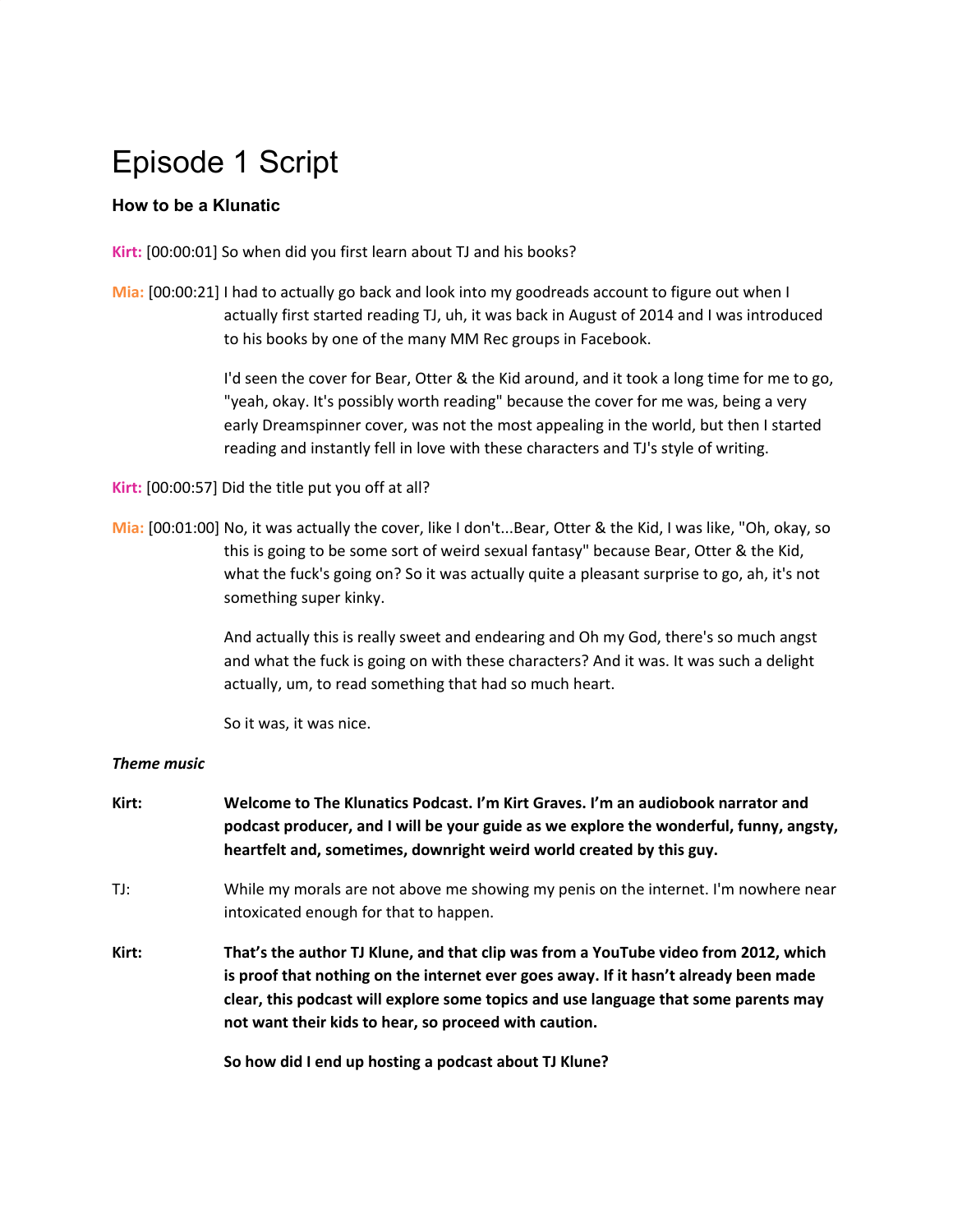**\*Insert audition audio\***

**I was introduced to TJ Klune's work in 2016 when he picked me to narrate his novel, Wolfsong. What you're hearing is my actual audition for that book, as cringeworthy as it is to listen to now, recorded in my basement in Sheboygan, WI, at a time when I was desperate to make a change in my life. And TJ came to the rescue. That book not only launched my career, it also introduced me to TJ's fans, aka The Klunatics. I've never experienced a fandom like the Klunatics before, but I immediately knew that it was something special. And I wanted to find a way to talk to more people from within that world and celebrate the friendships, the artwork, and the international travel that has happened all as a result of this one author. So I recruited some help. For the last few months, I've been working with a dedicated group of Klunatics to curate a batch of episodes that will dive into TJ's work and celebrate the people who love reading TJ's books. I've been talking with lots of them, and I have a lot more to talk to as this series unfolds, week by week.**

**And the timing of this podcast is no accident. The first episode of this podcast will launch the day before TJ releases his latest novel, The House in the Cerulean Sea, his first book to be published by Tor, a Macmillan imprint. In other words, he's a big fucking deal now. So if you're a new fan of TJ's work, we hope this podcast will help you dive into the world of the Klunatics. We hope it's a guide to reading his previously published novels and short stories. We want you to get to know the people who help TJ write these stories featuring incredibly diverse characters and fantastical places. Because to us, TJ, has always been a big deal. And we couldn't be more excited to welcome you into the fold.**

**So how did the Klunatics get started? For that, I have to introduce you to some ladies from down under** *(bad Australian accent included)***!**

**Mia:** [00:00:05] Sure. Hi, I'm Mia Sciberras from New Zealand. I live in Melbourne, Australia, and, um, I'm one of the admins of TJ Klune's Klunatics Facebook group.

**Kirt: We heard Mia's voice at the beginning of this episode as well. The story varies a bit from person to person as they tell us the origin story of the Klunatics Facebook group. But from what I gather, it all started with Mia.**

**Mia:** [00:02:28] So the Klunatics group came out of a conversation with Sita, Elaine, Lisa and I. And to give a little bit of, um, context to our history with the four of us, we met through another author, so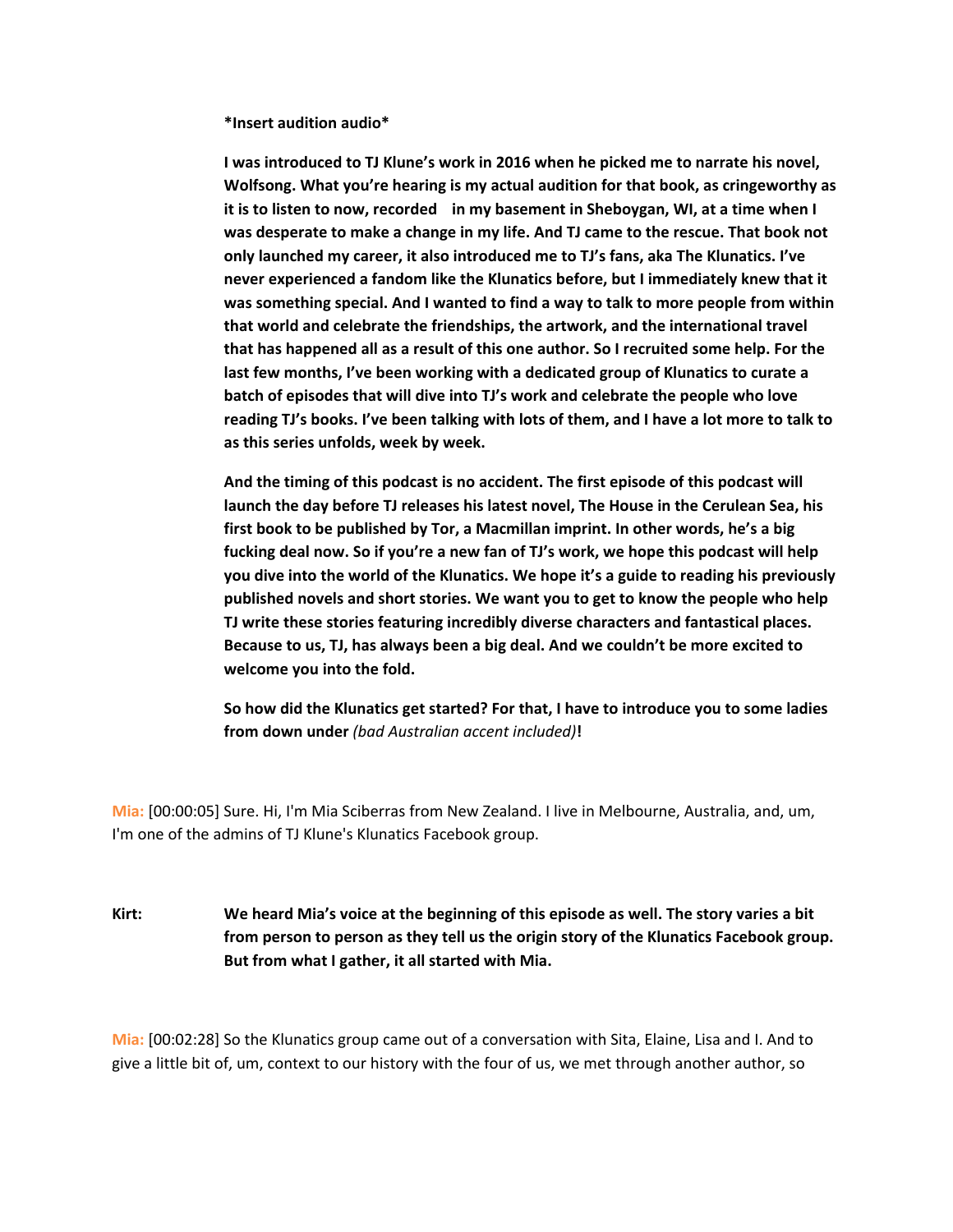Penny Reid's Sharks of Awesome group. And so what happened was, um, Elaine and I were matched up for a Festivus. Um.

Sort of gift exchange thing. And we did that. We did that the first year and became friends.

**Mia:** And then I happened to go up to Perth, which is in Western Australia for a holiday the following year. And I had just recently read How to Be a Normal Person.

**Kirt: How to be a Normal Person is a novel that TJ published in 2015 through Dreamspinner Press. Let's get this out of the way early: The publisher, Dreamspinner Press, will be mentioned from time to time as they played a role in TJ's early career, but due to some ongoing financial and legal troubles, we won't be featuring anyone from that company nor will we be discussing any of those issues directly. Now back to Mia:**

**Mia:** And I, um, we sat down and had coffee and I was just waxing lyrical about Gus and how much I love this book.

And so she went and read it.

**Elaine:** [00:00:04] Hi, I'm Elaine and I live in Australia.

#### **Kirt: Elaine picks up where Mia left off.**

**Elaine:** [00:00:12] Um, I first learned about TJ's books, um, a few years ago, Mia was visiting my town and we decided to catch up over lunch. At this point we'd been friends for a few months, and, we were talking, and then she told me about this book that I just had to read.

She was so insistent, she, she made me promise that as soon as I got home, I would download the book. And I was like, wow, okay, sure. She was like, no, no, no, no, no. You have to promise. So I promised, and that book was How to Be a Normal Person and it changed my life.

**Kirt: You'll hear this a lot from TJ's fans. That his work changed their lives. Hell, you'll hear it from me. And you may think it's an exaggeration, but Elaine's friend Sita, another Klunatics admin, confirms that there was something special about this book in Elaine's life.**

**Sita:** [00:00:00] Uh, hi, I'm Sita and I'm in Wellington, New Zealand, and yeah, that's my New Zealand accent you can hear.

**Sita:** [00:00:15] I first learned about TJ and his work from Elaine. If you're, like, her friend on Facebook, you can tell she's enjoying a book when she starts quoting it in her status updates.

So she quoted a couple of his, um, lines from How to Be a Normal Person .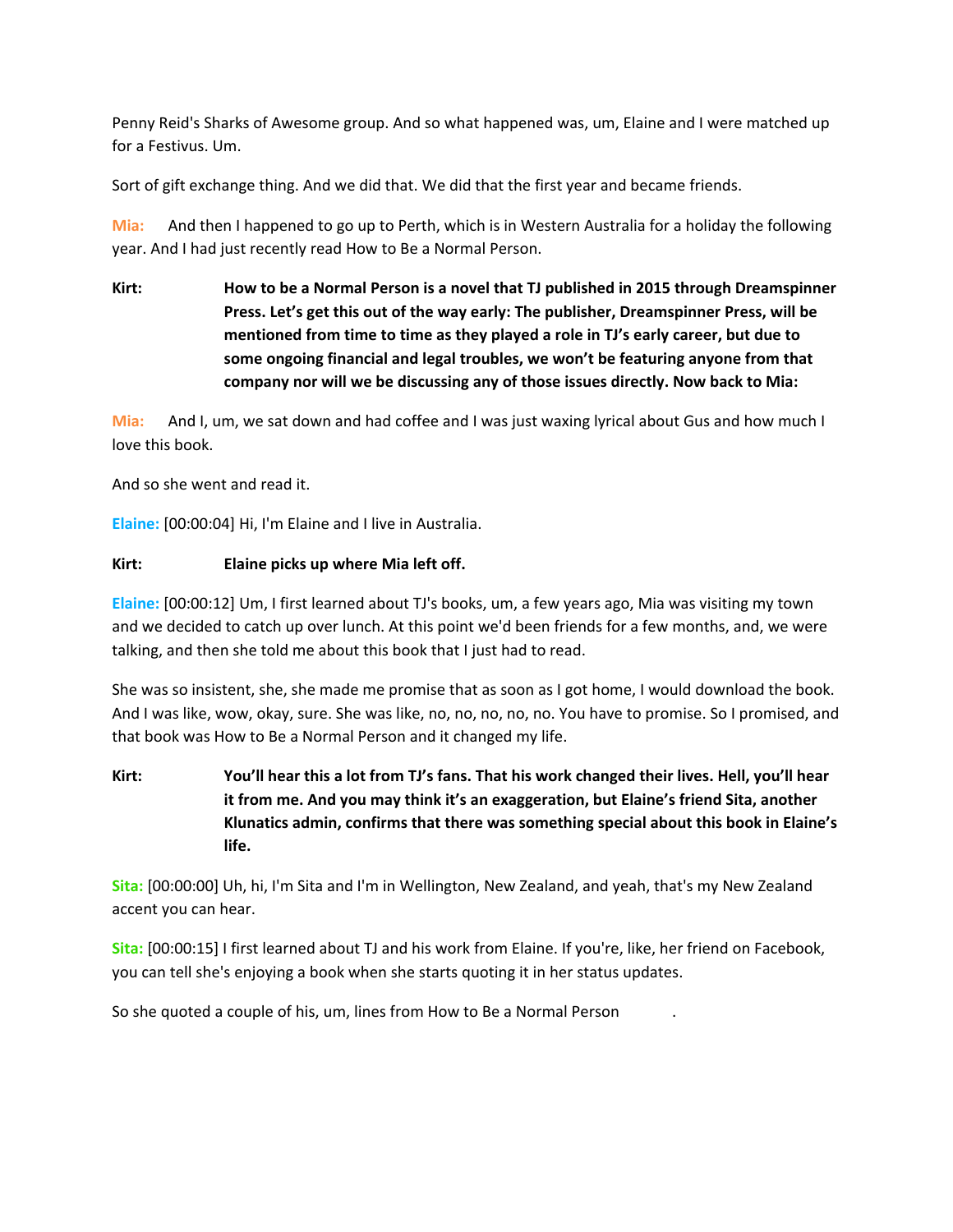**Elaine:** [00:01:16] It's just that after reading it, I could not shut up about it. So I was, you know, telling all my friends about it. I was quoting it extensively and annoyingly probably, but, you know, people are very nice about that.

And it got to the point where some of my friends said, you know what? Actually, we'll read this book.

**Sita:** So I one-clicked the book and then I read it on Christmas Eve in 2016.

**Elaine:** And so Sita was one of those people who said that, you know, she'd read the book and she did, and the thing about, I guess the magic of TJ's words is that when you read his books, you are very likely to fall in love with them.

#### **Kirt: Meanwhile, Mia had brought another friend into the fold.**

**Mia:** So Lisa and I had met independently of, um, Elaine and I through a meet up here in Melbourne, and then I introduced her to the book. And so the four of us became really good friends as a result of sort of actually getting together at a book signing event in Sydney to meet, um, Penny, uh, the author.

And. We started talking TJ. Well, by we, I mean, I started really talking TJ and talking about some of the other books and they started reading. And then the following year, we all got together in here in Melbourne. And Sita, I think it was Sita who raised the question was going, well, why doesn't this TJ have a Facebook group?

#### **Kirt: Here's Lisa:**

**Lisa:** [00:00:20] ...we were discussing how TJ didn't have a reader group, didn't have, uh, a fan group or anything on Facebook. And Sita said, we should, we should start one.

**Sita:** And, um, we were already friends from other reader groups and I was like, where's the TJ Klune one?

**TJ:** [00:00:24] ...from what I understand, it was Sita's choice, Sita's decision to do this and put this together.

**Kirt: This is the man himself, TJ Klune, recollecting how the Facebook group got started. And this time, it's audio from actual interviews he did for this podcast, not from a YouTube video that he will certainly be mad that I found and brought back into the public consciousness.**

> **So everyone agrees that it was Sita's initial idea to start a Facebook group for TJ Klune fans. So obviously, she would be the one to reach out to TJ and ask permission, right?**

**Lisa:** And then everyone said, well, you should ask if we can start one. And there was no way Sita was going to do that.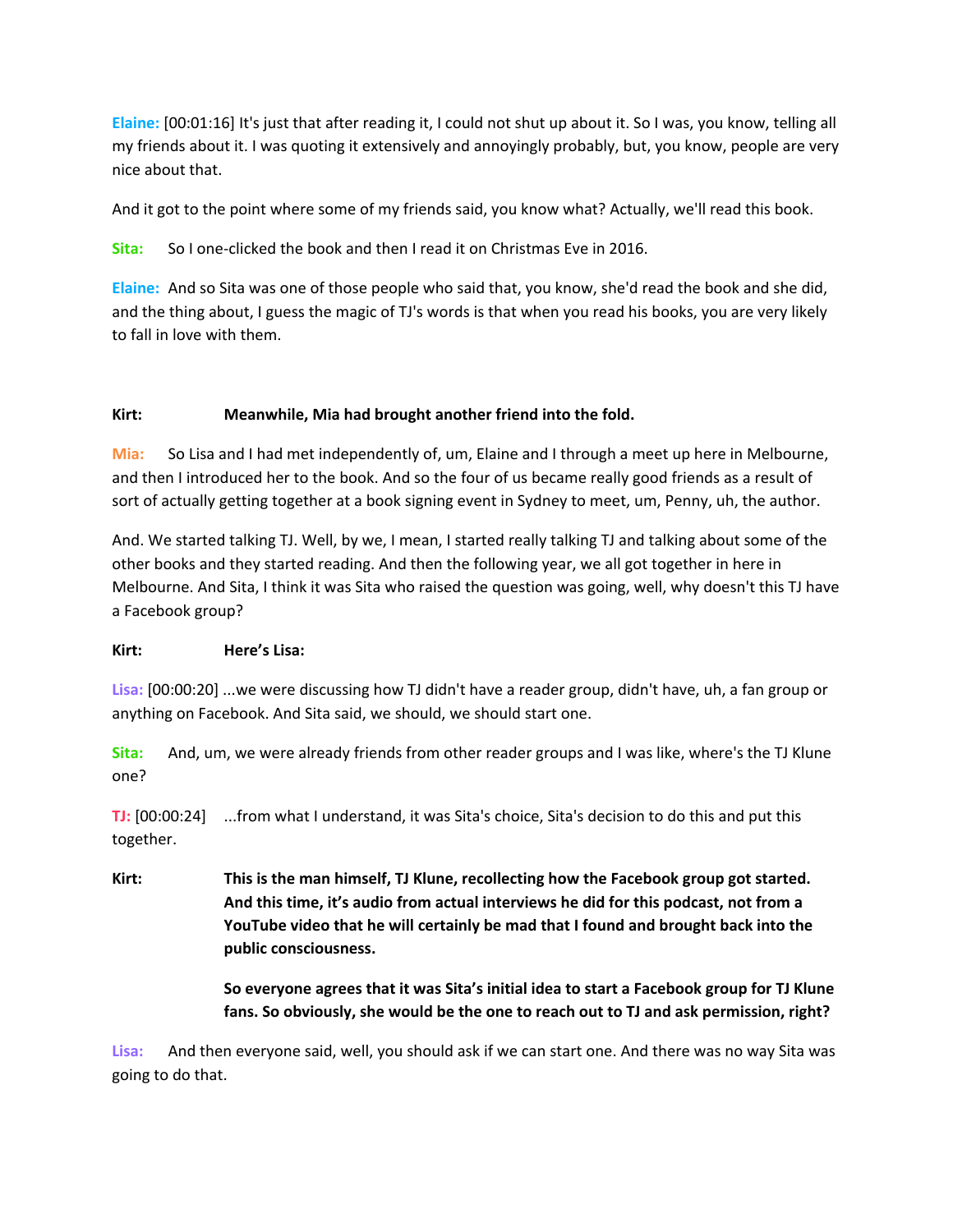**Mia:** Sita and Elaine and Lisa were very reticent to contact an author about getting permission for something. And I'm like, Oh, fuck that guys, just, you know, just go, Hey dude, we're going to do a Facebook group if you don't like it, too bad. We love you, et cetera, et cetera.

**Lisa:** So, um, I don't know why I did, but I messaged TJ and asked, and he said, sure, that's great. Can I join?

**TJ:** But, um, I remember, I think I got like, when I still used Facebook messenger, I think one of them reached out to me and said, Hey, we want to start a group of people to worship you.

And I said, okay, that's totally cool. Do you want to, that's totally fine with me. Just as long as I don't. I don't really have to do anything. I know it's fine because I'd been thinking about that for a while, having like a specific group just for my books, because, um, I wanted to do something with my website to have like message boards or something like that.

But that turned out to be so much work. So I said, how can I make this easier on me? And then they came to me and said, Hey, we could just start a Facebook group. And I said, sure, why not? Let's see how that goes. And. Now all of a sudden there's like nearly 3000 people in this Facebook group and it's growing more and more and more.

# **Kirt: Like TJ said, the group has grown a lot since it's inception a few years ago. Mia and Sita both shared their perspective on that.**

**Mia:** [00:04:55] We had a thousand members within I think, 8 or 9 months, which for us was quite incredible. And we're now closer to 3000 so the group's two and a half years old.

**Sita:** [00:05:59] When we first started it was pretty slow going. I think that's like most Facebook groups, and then I think TJ posted about it a couple of times on his blog and, maybe on Twitter, and then, um, I'd wake up and they'd be like a hundred people wanting to be accepted into the group. I'm like, what the hell. And I'm like, could he tell us before he does this?

**Kirt: And what about the name? For some people, this may be the first time they're hearing the word, "Klunatics," said out loud. As in "Klune" plus "lunatics" equals the Klunatics. Elaine clears that up for us.**

**Elaine:** I learned from the internet that TJ had used that term before, but we didn't know it at the time. And so what happened was that back in the days before we made the Facebook group to sort of ooh and ah about it, Sita, Mia and I had a sort of WhatsApp chat, and I think I might have named that chat Klunatics so when the Facebook group was made it just makes sense to call it the same thing that we've been calling ourselves.

#### **Kirt: As the group continued to grow, sure, there were some growing pains.**

**Mia:** [00:11:38] I'll be honest, Sita, Elaine, and I, you know, we've got our own little Facebook messenger group, which obviously we use to communicate with each other around the administration stuff. And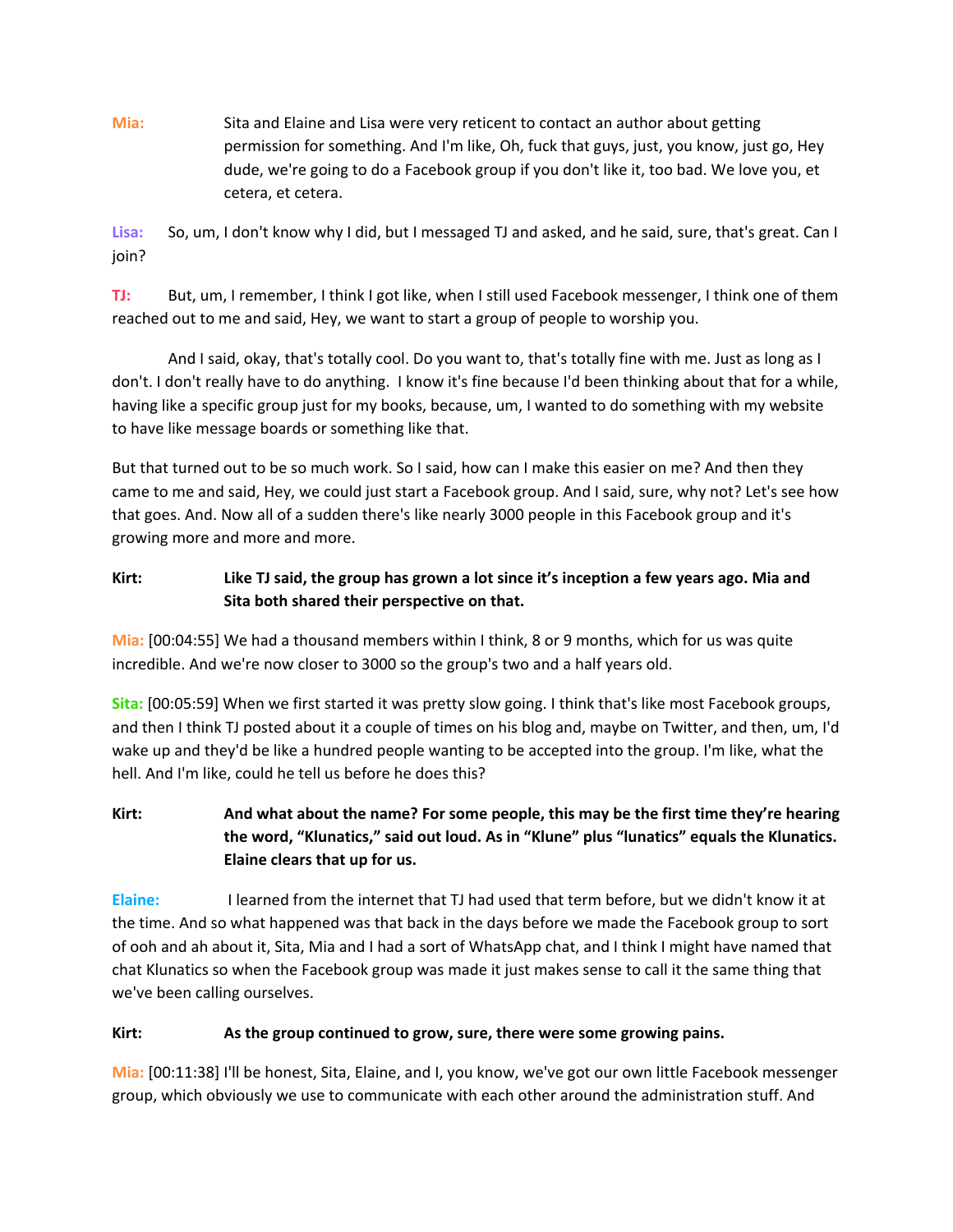literally some days we're just hitting our heads against brick walls going, what the fuck is going on today?

## **Kirt: But for the most part, the admins tell me that managing the group is more of a joy than a chore. And that's due in part to some of the rules that were established early on among the Klunatics. Here's Lisa and then Elaine discussing those rules:**

**Lisa:** [00:04:48] And, um, you know, a few, maybe 12 months ago, the standards sort of changed for Facebook, but we'd already, sort of, had no nudity, and, you know, we're pretty conservative in that respect and no politics and no religion, so I think, um, people just got the gist and went with it.

**Elaine:** [00:09:52] So when we first started the group, like, we decided early on that we all wanted this to be quite a safe place for everybody in the group. And that meant like, you know, readers, but also authors who might be in the group and, like any other kind of book professionals who might be in the group.

It just had to be a safe place for everyone. So our non-negotiable rules were like, that you had to be nice to each other, basically, you know, no political discussions whatsoever because that just always goes south really quickly. And also no bashing of any sorts. So no religion bashing, no phobic anything.

No people bashing, no author bashing. If you don't like a book, you can not like the book, but this is not the place to discuss why you didn't like a book, that sort of thing. So it was basically, let's keep this a positive space.

## **Kirt: But that doesn't mean that they don't have any complaints. Here's an exchange I had with Sita:**

**Kirt:** [00:06:35] Um, is there anything that annoys you about managing the Facebook group.

**Sita:** [00:06:43] Not specif-. Oh, you know what's really annoying is I have to share my birthday with TJ Klune, but yeah. Apart from that, no.

**Kirt:** [00:06:53] Can you imagine a better person I have to share the birthday with though?

**Sita:** [00:06:57] Well, the thing is we're a day apart, but because of the time is difference it's the same time. So, in the Klunatics it's like.

Yay. Happy Birthday TJ, your books changed my life, colors are brighter and sounds are better and whatever, and like, Oh, yeah, you too Sita. Whatever.

So yeah, give my birthday back. That would be great. He can have like February 29th you know, once every four years or something.

## **Kirt: The admins work hard to make sure that the Facebook group, and by extension, all Klunatics-related communication, is a safe place for all fans to meet. But they never**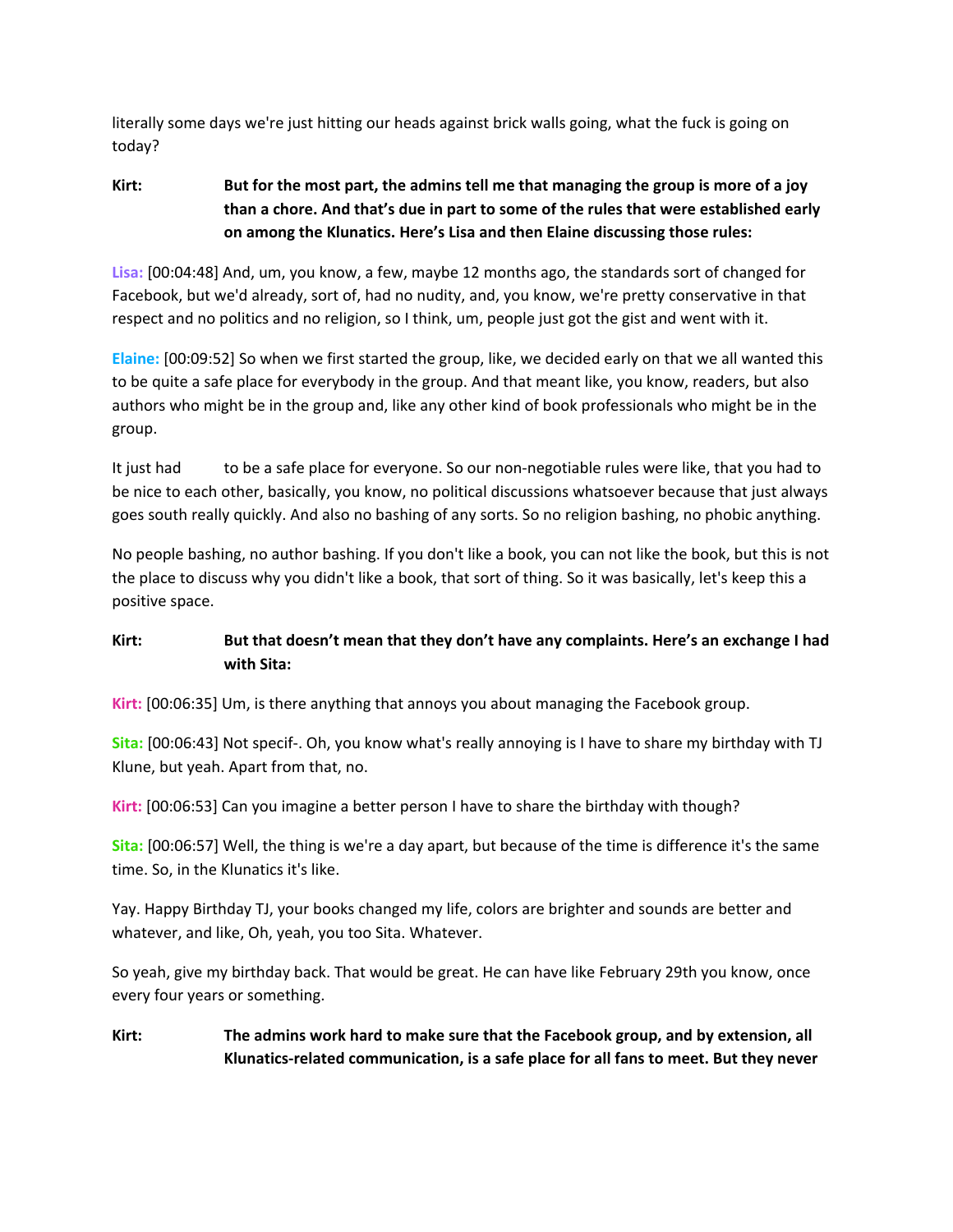### **could have anticipated how building this community had the capacity to create a positive impact.**

**Mia:** [00:14:13] Oh, well, we just thought it would be a place for people to come and talk about how much they enjoy TJs work. We really thought it would just be like, you know, one of those fan clubs where people come in, they go, yep, just read this book. This book is great, and what do you think about this book or this character? And that would be it. But what it's really become is one big found family.

**Elaine:** [00:11:13] I think the biggest surprise is really how well it's all worked out and just how supportive all the members are of the TJ and each other. So, you know, we hear a lot nowadays that studies show how social media can contribute significantly to things like loneliness and bullying and depression. But we're, we've been really fortunate in the Klunatics group that there's actually a real sense of community that seems to be happening. So people have really opened up to each other. You know, when they go through a tough time they're, they feel safe enough in the group to share it with each other. And we've had members organize meetups in person and, you know, then they go on to become real-life friends.

And when group members are going through tough times, like illness, they're able to share it in the group and you know, you've really, we've really seen the Klunatics rally around them.

### **Kirt: One of the other Klunatics, Angela, is also a producer on this podcast. And when she came to visit me, we talked about this phenomenon.**

Angela: I didn't understand online interaction. I'm not going to say I didn't understand it. I didn't understand how profound it could feel until the Klunatics. I used to tease my husband, he does online gaming and so he games with other, you know, does video games with other people.

And I used to lovingly tease him and say, okay, go, go play with your pretend people. And, and we'd laugh about it. But I was downplaying these connections and I, afterwards, I had to go back to him and say, I apologize. I really do. I didn't understand. Because he does care about these people. If they're sick, he knows about it.

If something happens in their life, he knows about it. So-and-so can't be here because X, Y, Z, and, and I, I thought that online interaction was superficial because it was online. And not only have I found that that's not the case, but also as a parent, seeing how my children and the younger generations interact.

I think they get a lot of flack for not seeing each other face to face, not, Oh, it's not real. But I've seen kids support kids halfway around the world and be there for them and say really loving, uplifting things and hold their hand. And that's. That is real interaction. That is communication. We just have to look at it in a new way.

## **Kirt: And that positive impact hasn't just been emotional. It's been tangible, as Klunatics have proven themselves to be incredibly generous.**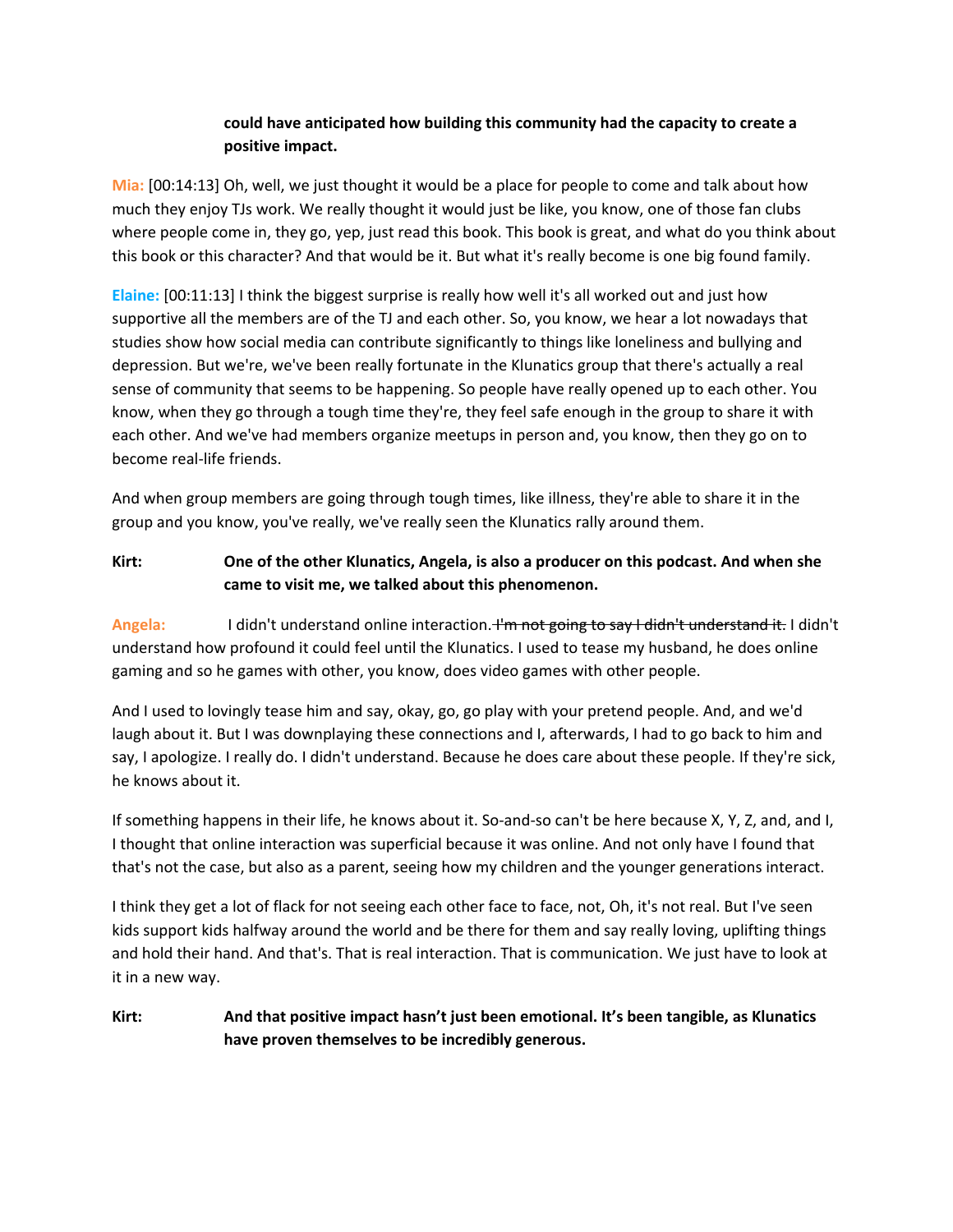**Mia:** You know, we, we've done fundraisers, you know, a few years ago, we raised over \$5,000 for the Trevor project, which is probably one of my proudest achievements within the group.

#### **Kirt: Maybe too generous, according to TJ.**

**TJ:** [00:06:01] yeah, we donated like five grand a couple of years ago to the Trevor Project, which was just mind-blowing. And I, I had, I had said that I would, I would match whatever the total donation was and then it kept going up and up and up. But I said, okay, well let's take a step back here and talk about how much money I actually have.

It's absolutely nuts that that. People are, are so giving and generous. So that's something that I think that we don't think about so much these days. Is that, for the most part, people are kind and giving and generous and all we, but all we hear about these days is just all the bad stuff. And so it's good to have every now and then to have a little moment in the sun where, where everybody comes together and does something good just for the sake of doing it.

Not for any accolades, not for patting themselves on the back just to say, Hey, these people need help. I want to chip in. So here we go. And that's all it is.

**Kirt: As the Klunatics have formed friendships that span the globe and have shown themselves to be incredibly supportive and generous, the admins have also created strong bonds.**

**Mia:** Um, w we really are very close. It's, it's been one of the best things that's ever happened. In terms of, you know, it's through TJ's work, really, that we've all become such close friends and there are many others, um, who we've become very good friends with, but there's nothing we can't say to each other.

Lisa: [00:07:17] Um, no. I, my favorite bit is the other admins. I just love them.

**Kirt:** [00:07:26] Do you guys talk every day?

**Lisa:** [00:07:28] Yeah. Every day. Every day, and um, yeah, every day.

#### **Kirt: Or as Sita puts it:**

**Sita:** [00:02:53] They're ok.

**Kirt: Which I've come to learn is pretty high praise coming from Sita.**

If you're new to the Klunatics, as I once was, as all of us once were, I want to make **sure that you feel included and welcome. So I asked the admins for some advice on how to enter the group.**

**Elaine:** [00:18:23] Someone who's just joined the group I would say to them. Sit back and enjoy the ride and what a ride it's going to be.